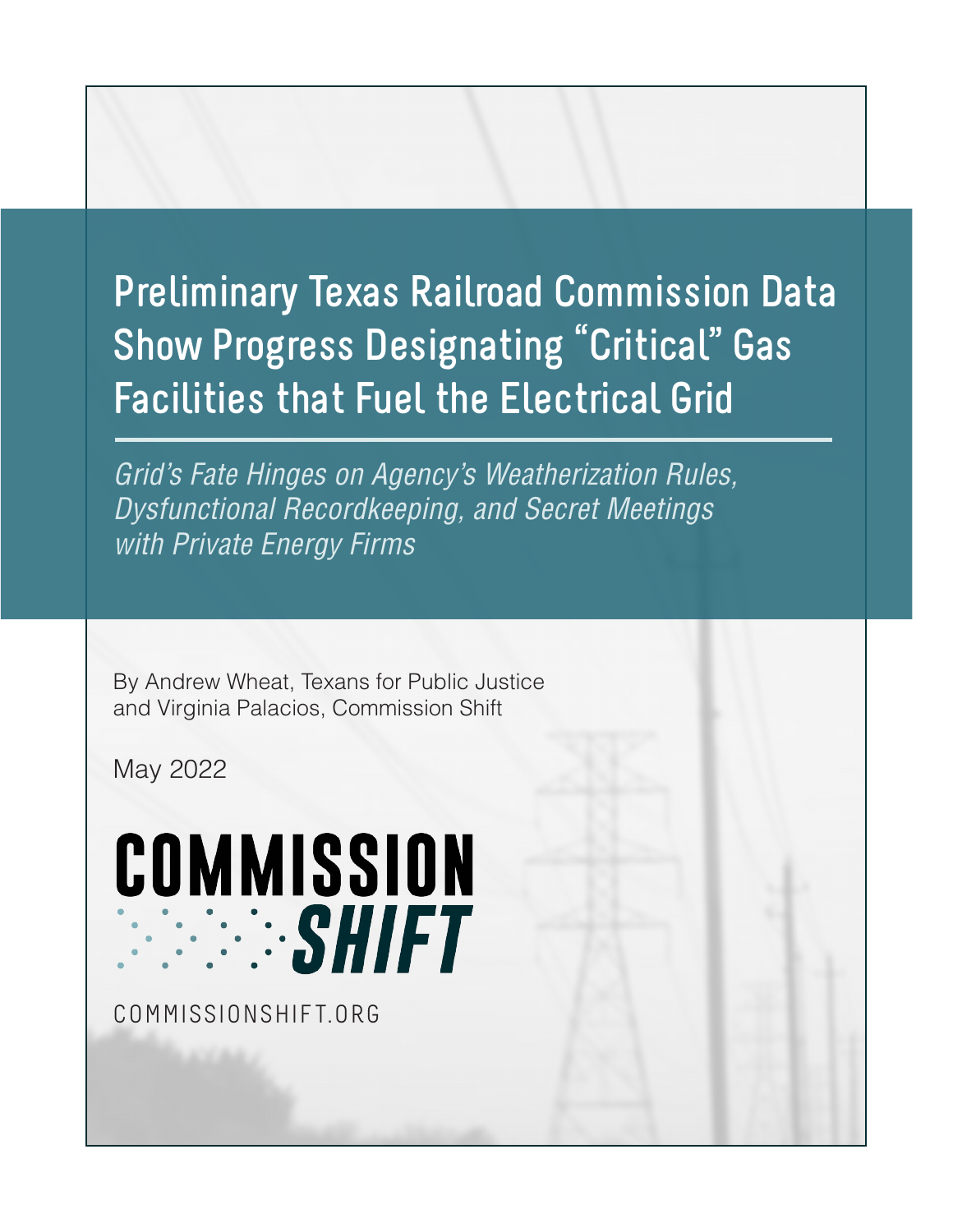# **Summary**

This report analyzes preliminary, imperfect data from the Railroad Commission of Texas on its initial efforts to designate "critical" parts of the state's natural gas infrastructure that failed again during Winter Storm Uri in February 2021.<sup>1</sup> After the agency's decades-long failure to require gas facilities to winterize,<sup>2</sup> the agency has made major progress in designating "critical" gas infrastructure facilities that play a major role in the state's electrical grid. While the agency initially proposed broadly offering gas facilities the ability to opt out of "critical-infrastructure" designation (which would leave them unprotected), the commission now appears to be wisely granting few exceptions.3

These preliminary conclusions are subject to major caveats. First, the agency has yet to specify what weatherization regulations these facilities will be subject to—safeguards that will make or break the grid in the next hard freeze. Additionally, much of the critical infrastructure data gathered by state agencies working on the electricity supply chain database and maps have been classified as confidential.<sup>4</sup> Individual state legislators, much less regular citizens, cannot see the state's Electricity Supply Chain Map, which is available to the regulators and private energy company representatives on the Texas Energy Reliability Council (TERC).5

The preliminary agency data analyzed here contain serious shortcomings that the agency has not resolved. First, the data that the agency provided contain an unknown number of duplicate records, which list the same facility both as a critically designated (CI-D) facility and as a facility that has applied for an exception from that designation (CI-X). This flaw inflates the total number of facilities designated as critical. Moreover, it is impossible to remove the duplicates because the agency refused to provide facility-specific identification numbers that would allow users to weed out duplicates. The agency says that it cannot say how many or which facilities are designated critical, have an exception from critical designation, or have a pending application for an exception. That is unacceptable.

The agency cited "homeland security" risks in refusing to provide unique numbers for the facilities. The agency says that it is collecting confidentiality requests in a PDF-image format that prevents it from easily generating lists of which facilities and operators requested confidentiality.

Bearing these caveats in mind, this analysis of preliminary critical-infrastructure data finds that:

- The agency tracked 67,991 facility records, initially designating 92% of them as critical facilities, while another 8% of the facilities applied for critical exceptions;
- The 34 biggest operators control more than 60% of the state's critical gas infrastructure, operating more than 500 gas-related facilities, which include gas-producing wells, saltwater disposal wells, pipeline stations, and gas-storage areas;
- • Critically designated facilities reported producing an impressive 36.4 billion cubic feet of gas per day, more than three times average daily use in Texas;6
- Most big operators did not seek exceptions, though a few—led by Diamondback E&P—did so aggressively;
- The agency initially rejected 96% of its 5,329 applications for exceptions (they can appeal); and
- It initially approved just 160 exception requests, all of which benefited just 10 operators—who all obtained every exception that they requested.

The Railroad Commission has made major progress responding to the latest grid failure but considerable work remains in devising effective weatherization plans and cleaning up agency data used to track critical infrastructure. Additionally, the Electricity Supply Chain Map's confidentiality could prevent companies from being held accountable to the RRC's future weatherization standards, because the public cannot verify which facilities must weatherize. Only facilities that are both critically-designated

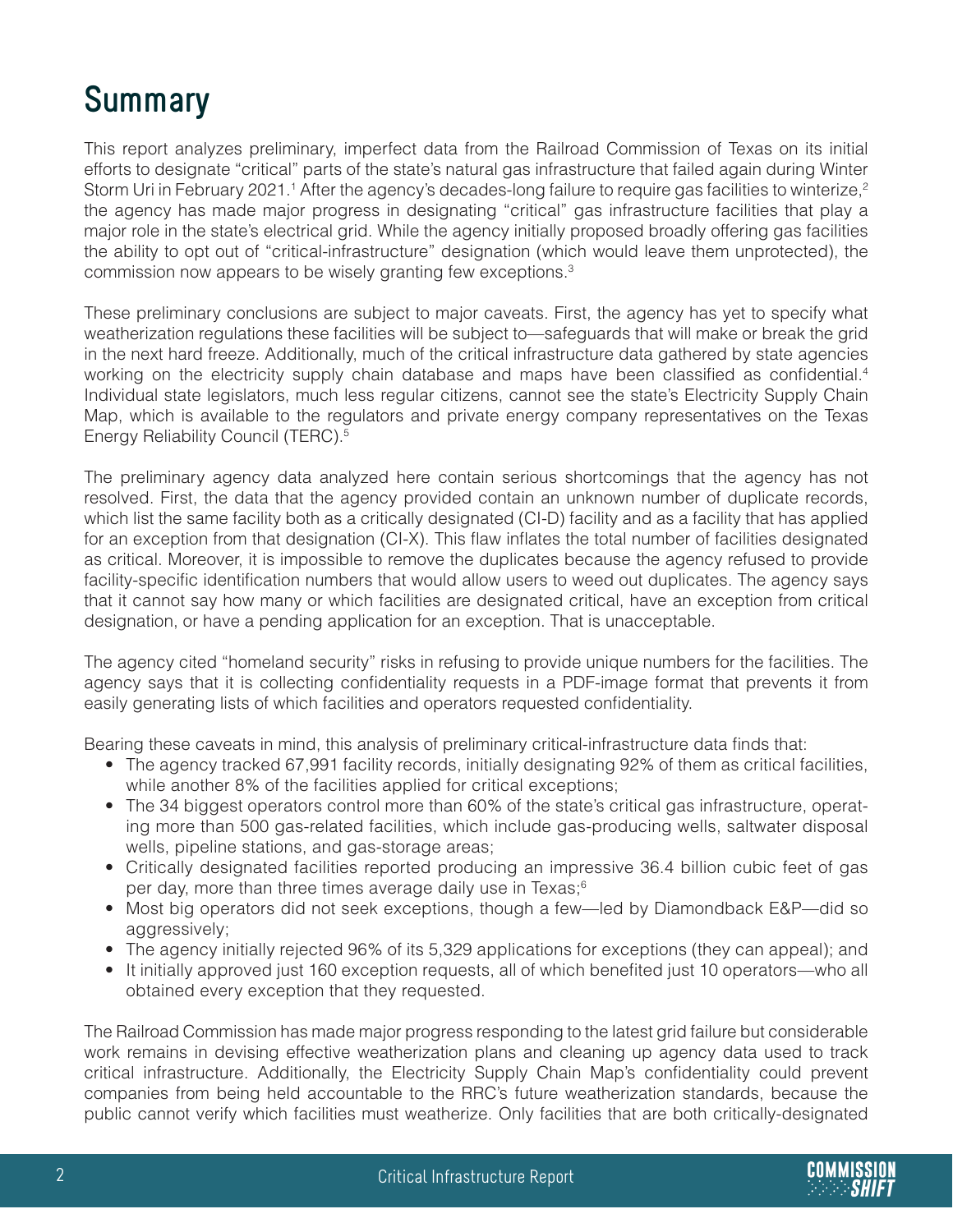and are on the Electricity Supply Chain Map will be subject to the weatherization rules. Public trust in the agency's determination to enforce weatherization has been weakened by past performance, as well as by commissioners' personal financial interests and overwhelming reliance on campaign funds supplied by the same companies they regulate.

# **Background**

The hard freeze of February 2021 took out much of Texas' electric grid. A major contributing factor was inadequate weatherization of the natural gas infrastructure that fuels 46% of the energy running through the Electric Reliability Council of Texas grid.<sup>7</sup> The freeze sidelined gas-producing wells, pipelines and storage tanks, robbing gas-powered generators of fuel. The resulting power outages, in turn, knocked out gas facilities that weathered the storm but required electricity to function.

As part of the Texas Legislature's response to the storm months later, Senate Bill 3 directed the Railroad Commission to issue rules to designate some natural gas facilities as "critical infrastructure."<sup>8</sup> These assets would be subject to weatherization requirements and, where possible, protected from future blackouts. The resulting rules that the Railroad Commission first proposed in September 2021 were roundly decried for allowing operators to opt-out of their critical designations without cause.<sup>9,10</sup> Angered by the agency's failure to take the crisis seriously, a bipartisan slate of lawmakers at a Senate Business and Commerce Committee meeting in September strongly criticized Railroad Commission Executive Director Wei Wang.<sup>11</sup> The final Railroad Commission Rule 65 that took effect December 20, 2021 allows some types of gas facilities to apply for exceptions from critical designation (Form CI-X) if they can justify an exception.<sup>12,13</sup> Applicants can appeal if agency staff deny the exception.

Rule 65 directs operators of critical gas-supply facilities to provide written acknowledgement of their critical status by filing Form CI-D with both the RRC and with their electricity provider. <sup>14</sup> Those critical facilities include:

- Gas wells with daily production exceeding 15 mcf;
- Oil leases with daily production of more than 50 mcf of casinghead gas;
- Gas processing plants, storage facilities and pipelines; and
- Saltwater disposal wells and saltwater pipelines.

Some of these facilities may be eligible for exceptions, but Rule 65 prohibits exceptions for:

- A facility included on the electricity supply chain map produced by the Texas Electricity Supply Chain Security and Mapping Committee;
- Gas wells or oil leases producing gas or casinghead gas in excess of 250 Mcf/day;
- Gas processing plants, natural gas pipelines or pipeline facilities that directly serve local distribution companies or electric generation;
- Local distribution company pipelines or pipeline facilities, underground natural gas storage facilities, natural gas liquids storage and transportation facilities; and
- Saltwater disposal facilities and saltwater pipelines that support one of the above facilities.

Facilities had to file these forms by January 15, 2022, with two such filing deadlines each year thereafter.<sup>15</sup> Senate Bill 3 stipulated that the RRC would have six months from the date the Electricity Supply Chain Map was published to adopt weatherization rules for gas-related critical infrastructure.<sup>16</sup> The map was published on April 29, 2022.17 The following analysis is based on preliminary CI-D and CI-X data that gas-related facilities filed with the agency.

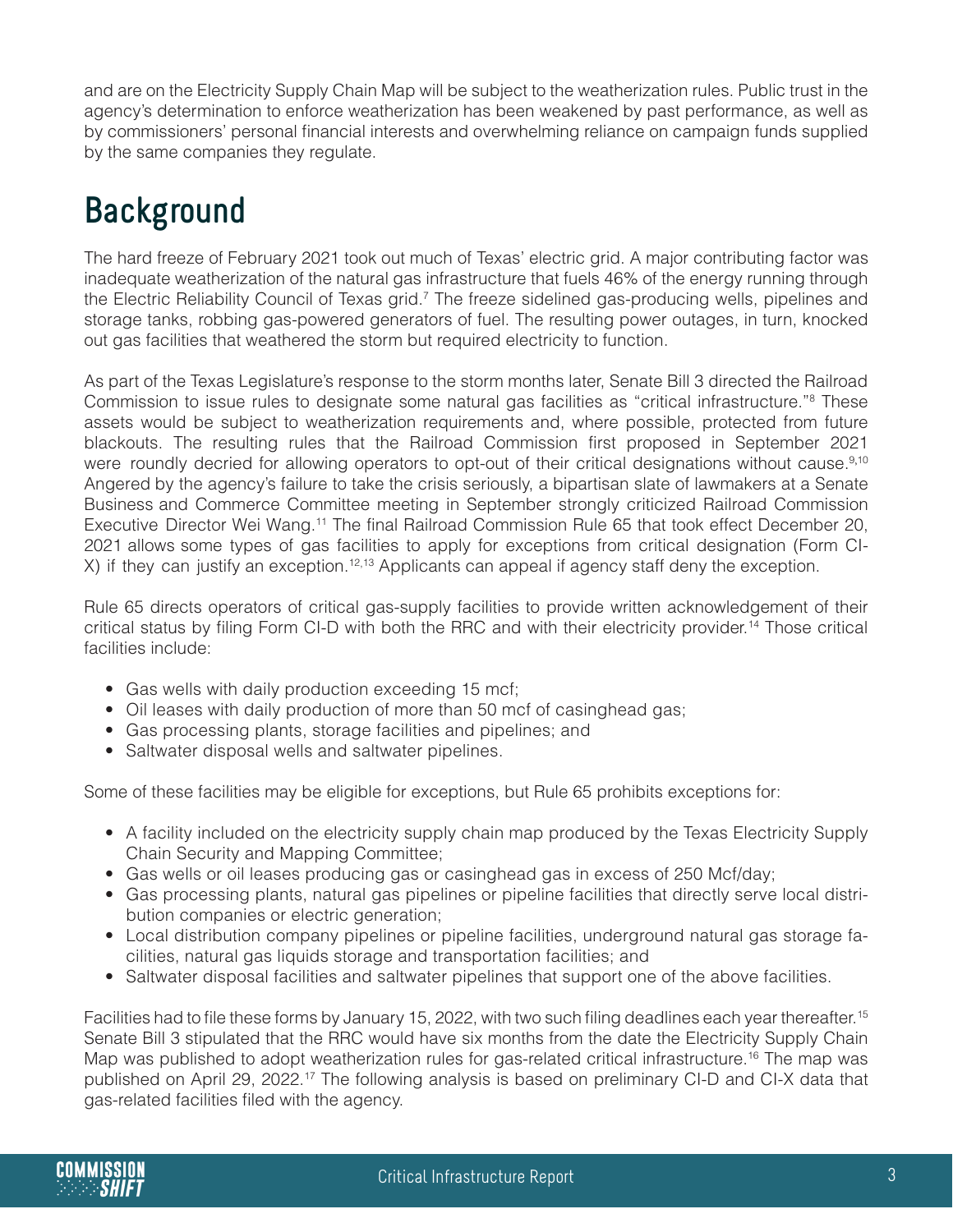# **Critical-Designated Facilities Are Gas Powerhouses**

Flawed, preliminary critical-infrastructure data provided by the Railroad Commission contains records for 67,991 facilities. As noted, the data contain an unknown number of duplicate records for facilities that are listed both as critically designated facilities and as facilities seeking exceptions from this designation. That duplication appears to affect a relatively small percentage of the records. The agency reports that the state's Electricity Supply Chain map, which it's withholding from the public on "homeland security" grounds, covers "more than 65,000 facilities."18 These include "electricity generation plants powered by natural gas, electrical substations, natural gas processing plants, underground gas storage facilities, oil and gas well leases, saltwater disposal wells, as well as more than 21,000 miles of gas transmission pipelines and approximately 60,000 miles of power transmission lines."

The available data indicate that, so far, 92% of the tracked facilities have a "Critical-Infrastructure Designation" (CI-D), while 8% have applied for a "Critical-Infrastructure Exception" (CI-X). The agency provided gas-production figures for many CI-D facilities but did not provide production data for CI-X applicants. CI-D facilities reported producing an average of 36.4 billion cubic feet per day, more than three times the 10.7 billion cubic feet per day used in Texas on average.<sup>19</sup>

| <b>Preliminary Railroad Commission Data on</b><br>Critical Gas Infrastructure Facilities |                             |                                    |        |                                                |            |                            |  |  |
|------------------------------------------------------------------------------------------|-----------------------------|------------------------------------|--------|------------------------------------------------|------------|----------------------------|--|--|
| <b>Facility Type</b>                                                                     | No. of<br><b>Facilities</b> | $\frac{0}{0}$<br><b>Facilities</b> | $CI-D$ | <b>MCF of Gas</b><br>$CI-X$<br><b>Produced</b> |            | $%$ Gas<br><b>Produced</b> |  |  |
| Gas                                                                                      | 50,306                      | 74%                                | 47,637 | 2,669                                          | 26,235,470 | 72%                        |  |  |
| 0il                                                                                      | 14,963                      | 22%                                | 13,394 | 1,569                                          | 10,000,897 | 27%                        |  |  |
| Saltwater Disp.                                                                          | 662                         | 1%                                 | 611    | 51                                             | 110,127    | $<1\%$                     |  |  |
| Other/Unknown                                                                            | 2,060                       | 3%                                 | 1,020  | 1,040                                          | 30,180     | $0\%$                      |  |  |
| <b>Total</b>                                                                             | 67,991                      | 100%                               | 62,662 | 5,329                                          | 36,376,674 | 100%                       |  |  |

"Gas facilities" were the largest "facility type" in the agency's database, accounting for almost threefourths of all CI-D and CI-X facilities combined. There are almost 50,000 CI-D gas wells, which produced 72% of all the gas reported by CI-D facilities. Other participating critical gas facilities include pipeline compressor and meter facilities, as well as underground gas storage facilities.

Gas-producing oil wells accounted for another 22% of all the CI-D and CI-X facilities, with CI-D oil wells producing 27% of all reported CI-D gas production. Oil and gas wells produce huge amounts of naturally occurring saltwater, which is typically transported to wastewater injection wells. The agency's critical data track 662 disposal wells.

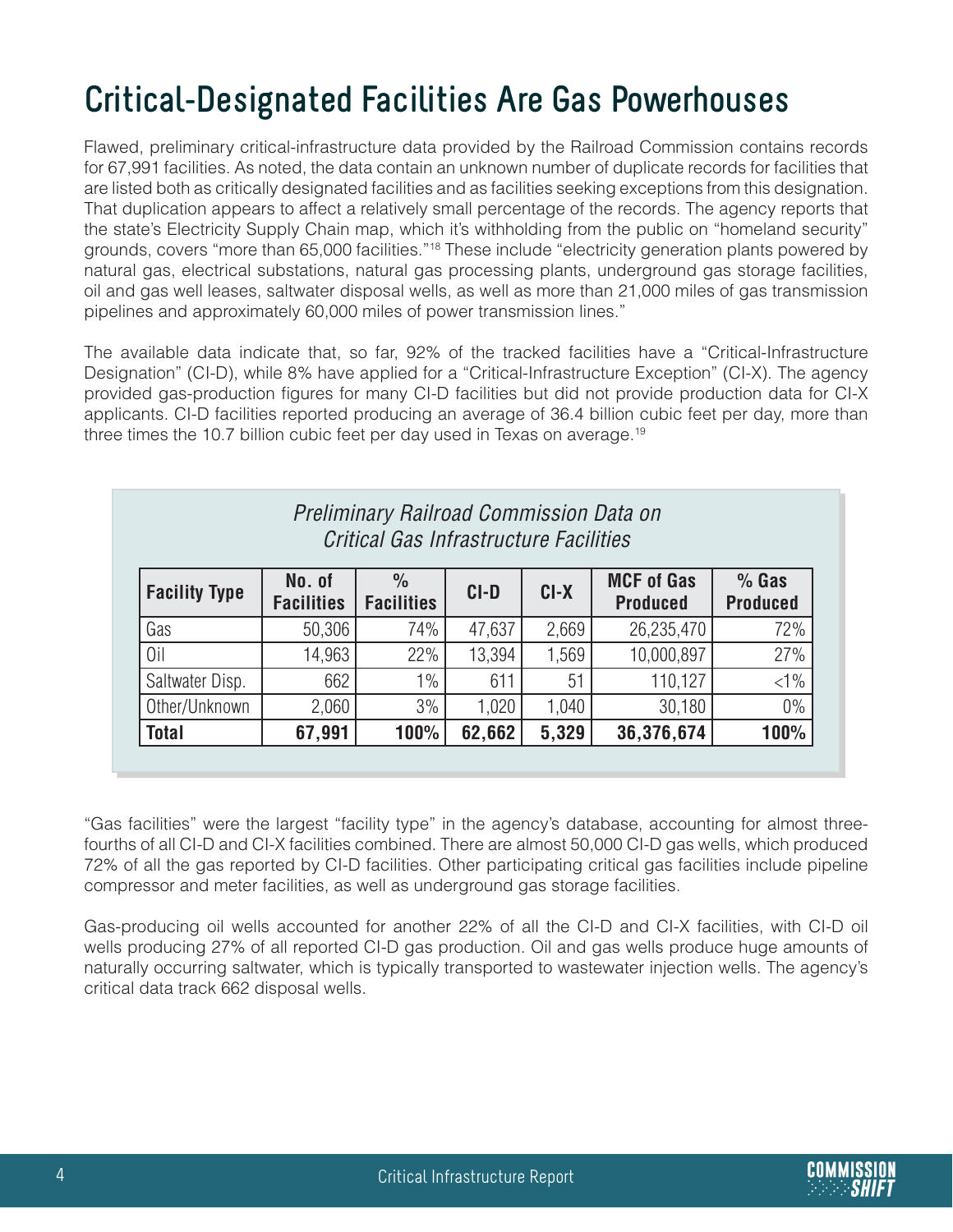# **Most Exception Requests Initially Denied**

Preliminary data show agency staff initially rejected 96% of all applications for critical-infrastructure exceptions. This rejection rate was high across all facility types. Staff approved just 3% of exception applications, with another 1% of the applications pending at the time the agency provided the data.

| <b>Preliminary Exception-Application Outcomes</b> |                                     |                                   |                                |                 |                                  |                |                                 |
|---------------------------------------------------|-------------------------------------|-----------------------------------|--------------------------------|-----------------|----------------------------------|----------------|---------------------------------|
| <b>Facility Type</b>                              | <b>Total</b><br><b>Applications</b> | <b>Initially</b><br><b>Denied</b> | $\frac{0}{0}$<br><b>Denied</b> | <b>Approved</b> | $\frac{0}{0}$<br><b>Approved</b> | <b>Pending</b> | $\frac{0}{0}$<br><b>Pending</b> |
| Gas                                               | 2,669                               | 2,574                             | 96%                            | 69              | 3%                               | 26             | $1\%$                           |
| Oil                                               | .569                                | 1,517                             | 97%                            | 28              | 2%                               | 24             | 2%                              |
| Unknown                                           | 1,040                               | 978                               | 94%                            | 62              | 6%                               |                | 0%                              |
| Saltwater Disp.                                   | 51                                  | 49                                | 96%                            |                 | 2%                               |                | 2%                              |
| <b>TOTALS</b>                                     | 5,329                               | 5,118                             | 96%                            | 160             | 3%                               | 51             | $1\%$                           |

Staff often rejected exception requests because applicants failed to provide documentation proving that an exception was justified. Facilities potentially eligible for an exception include:

- Gas wells and oil leases with daily gas production below 250 thousand cubic feet;
- Gas pipelines not serving local distribution companies or electric generators; and
- Saltwater disposal facilities that don't support critical infrastructure.

When staff denies an exception, applicants can appeal by requesting a hearing. Once an exception application is rejected and appeals are exhausted, the losing facility presumably gets classified as critical infrastructure.<sup>20</sup> Importantly, only facilities that are both designated as critical and that are included on the secret Electricity Supply Chain Map will be required to comply with the Railroad Commission's forthcoming weatherization rule for the natural gas supply chain.<sup>21, 22</sup>

Responding to open records requests, agency representatives said that their system does not allow them to track the total number of critically designated facilities separated from those that have applied for exceptions. As such, the agency says that it does not know which facilities are currently designated critical, have exceptions, or have pending exception applications.

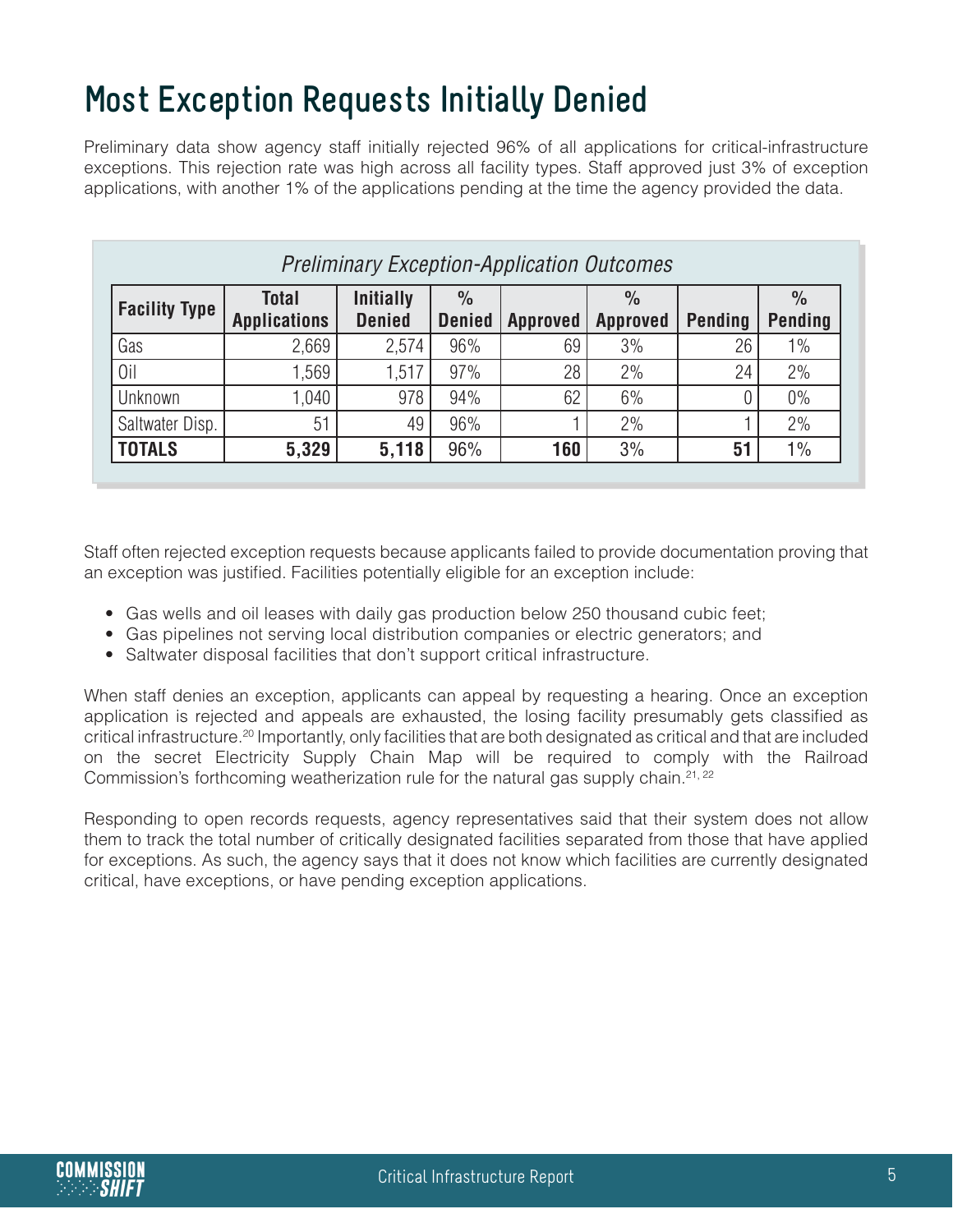# **Biggest Operators**

Preliminary agency data track 67,991 facilities tied to 884 different operator companies. Nonetheless, a few dozen huge operators control most of the state's critical infrastructure facilities. The 34 biggest operators listed below each controls at least 500 potentially critical facilities. Together, they account for more than 60% of all tracked facilities. Exxon subsidiary XTO Energy is the largest operator. It controls 6,309 of the facilities—or 9% of the total.

| <b>Operating Co.</b>                | <b>Facilities</b><br><b>Tracked</b> | CI-D<br>Count | CI-X<br><b>Count</b>     | $%$ CI-X<br>Count | <b>CI-D Gas</b><br><b>Output (MCF)</b> | CI-D Gas<br>Rank |
|-------------------------------------|-------------------------------------|---------------|--------------------------|-------------------|----------------------------------------|------------------|
| XTO Energy Inc.                     | 6,309                               | 5,892         | 417                      | 7%                | 1,149,997                              | 5                |
| BKV Barnett, LLC                    | 3,634                               | 3,634         |                          | $0\%$             | 537,052                                | 11               |
| Hilcorp Energy Co.                  | 2,467                               | 2,467         | $\overline{a}$           | $0\%$             | 256,408                                | 30               |
| EOG Resources, Inc.                 | 2,338                               | 2,338         | ÷                        | $0\%$             | 1,142,663                              | $\overline{7}$   |
| <b>UPP Operating, LLC</b>           | 1,999                               | 1,999         | $\overline{a}$           | $0\%$             | 183,272                                | 38               |
| Diamondback E&P LLC                 | 1,933                               | 1,189         | 744                      | 38%               | 868,933                                | 8                |
| <b>Pioneer Natural Resources</b>    | 1,774                               | 1,318         | 456                      | 26%               | 1,149,046                              | $6\,$            |
| SN EF Maverick, LLC                 | 1,552                               | 1,552         | $\overline{\phantom{0}}$ | $0\%$             | 268,094                                | 38               |
| TEP Barnett USA, LLC                | 1,474                               | 1,474         | ÷,                       | $0\%$             | 476,993                                | 14               |
| Merit Energy Co.                    | 1,426                               | 1,426         | $\overline{a}$           | $0\%$             | 159,461                                | 40               |
| Chesapeake Operating, LLC           | 1,022                               | 1,022         | $\overline{a}$           | $0\%$             | 323,620                                | 22               |
| <b>Diversified Production LLC</b>   | 1,007                               | 1,007         | $\overline{a}$           | $0\%$             | 261,354                                | 29               |
| Javelin Operating, LLC              | 959                                 | 959           | $\overline{a}$           | $0\%$             | 186,774                                | 36               |
| Sheridan Production Co III, LLC     | 937                                 | 937           | $\overline{a}$           | $0\%$             | 81,904                                 | 68               |
| Epic Permian Operating, LLC         | 865                                 | 865           | ÷,                       | $0\%$             | 29,195                                 | 102              |
| Rockcliff Energy Operating LLC      | 857                                 | 857           | ÷,                       | $0\%$             | 1,201,369                              | $\overline{4}$   |
| Crescent Pass Energy, LLC           | 816                                 | 816           | $\overline{a}$           | $0\%$             | 68,088                                 | 78               |
| Apache Corp.                        | 793                                 | 718           | 75                       | 9%                | 589,972                                | 10               |
| COG Operating, LLC                  | 773                                 | 773           | ÷,                       | $0\%$             | 466,421                                | 15               |
| Eagleridge Operating, LLC           | 761                                 | 761           | $\overline{\phantom{a}}$ | $0\%$             | 111,653                                | 54               |
| Chevron USA, Inc.                   | 709                                 | 705           | 4                        | $1\%$             | 661,936                                | 148              |
| Pantera Energy Co.                  | 693                                 | 368           | 325                      | 47%               | 19,688                                 | 119              |
| Valence Operating Co.               | 687                                 | 503           | 184                      | 27%               | 63,485                                 | 79               |
| Anadarko E&P Onshore LLC            | 684                                 | 684           | $\overline{\phantom{0}}$ | $0\%$             | 322,545                                | 23               |
| Burlington Resources Oil & Gas      | 676                                 | 676           | $\overline{a}$           | $0\%$             | 496,457                                | 13               |
| Marathon Oil EF LLC                 | 662                                 | 662           | ÷,                       | $0\%$             | 6,508,517                              | $\mathbf{1}$     |
| Legacy Reserves Operating LP        | 651                                 | 651           | ÷,                       | $0\%$             | 72,498                                 | 74               |
| BPX Operating Co.                   | 618                                 | 618           | $\overline{\phantom{0}}$ | $0\%$             | 325,246                                | 21               |
| Mewbourne Oil Co.                   | 611                                 | 611           | $\overline{a}$           | $0\%$             | 90,081                                 | 63               |
| Ensign Operating LLC                | 594                                 | 594           | $\overline{a}$           | $0\%$             | 120,817                                | 50               |
| Sabine Oil & Gas Corp.              | 559                                 | 559           | $\overline{a}$           | $0\%$             | 318,934                                | 24               |
| SN Operating, LLC                   | 523                                 | 523           | $\overline{a}$           | $0\%$             | 77,050                                 | 70               |
| WPX Energy Permian, LLC             | 513                                 | 513           |                          | $0\%$             | 451,601                                | 16               |
| Faulconer Energy, LLC               | 510                                 | 510           |                          | $0\%$             | 31,594                                 | 100              |
| <b>Total of Top Operators Above</b> | 42,386                              | 40,181        | 2,205                    | 5%                | 19,072,718                             |                  |
| <b>Grand Total</b>                  | 67,991                              | 62,662        | 5,329                    | 8%                | 36,376,628                             |                  |
| Top Operators % of Gr. Total        | 62%                                 | 64%           | 41%                      | <b>NA</b>         | 52%                                    |                  |

#### *The Biggest Operators Dominate the State's Critical Gas Infrastructure*

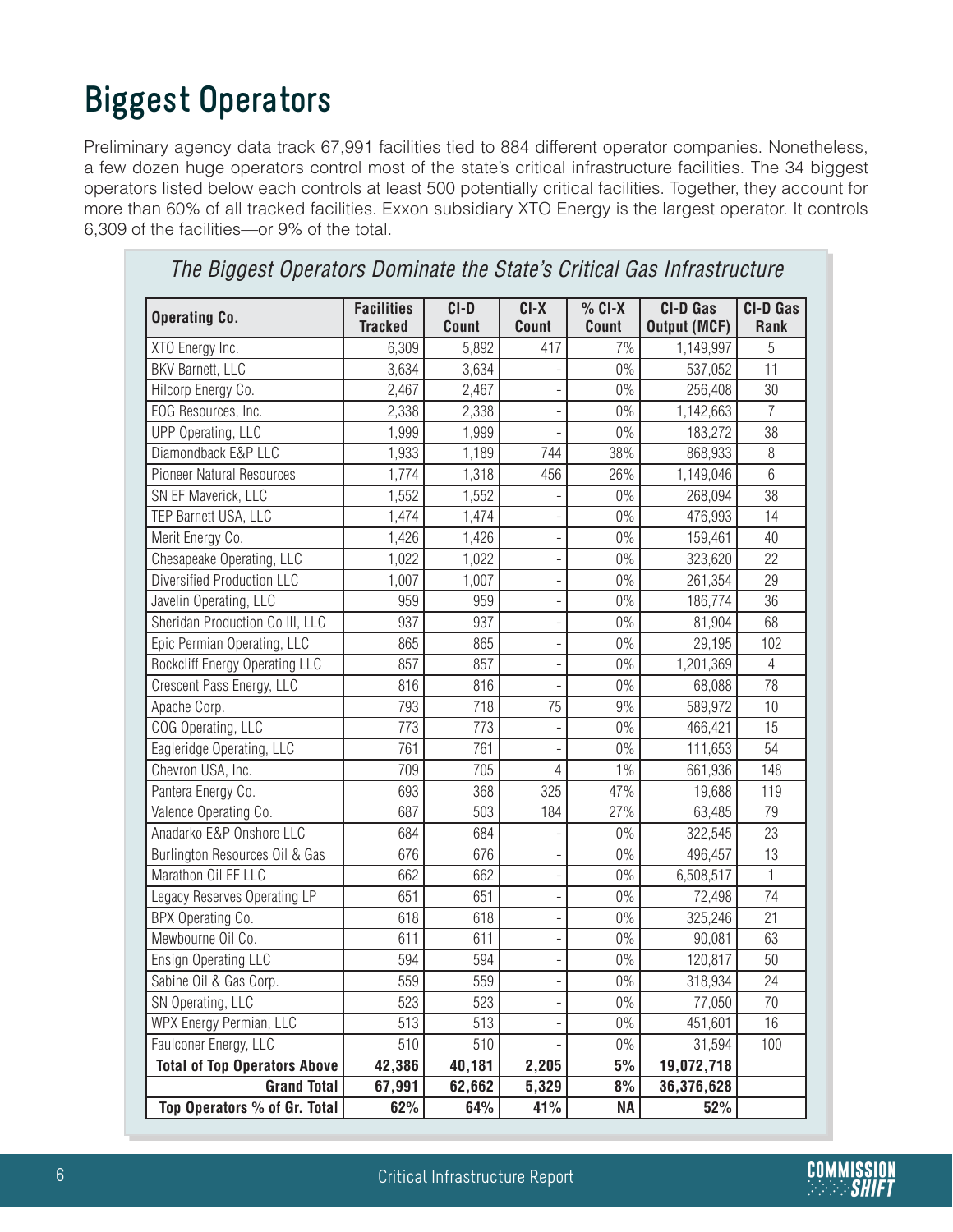Taken together, the 34 top operators account for 62% of all facilities tracked here and 64% of all designated "critical infrastructure" facilities. They also account for more than half of all CI-D-reported gas production, producing more than 19 billion cubic feet per day.

Eighty percent of these top operators did not apply for a single critical-infrastructure exception. A few large operators did aggressively pursue exceptions, however. Diamondback E&P sought exceptions for 38% of its 1,933 potentially critical facilities. Valence Operating and Pioneer Natural Resources each tried to exempt more than a fourth of their facilities (well above the overall facility rate of 8%).

### **Exceptional Operators**

As discussed above, agency staff initially have rejected 5,118 exception applications—or 96% of all such applications received. Meanwhile, agency data listed 51 exception applications as "pending." Finally, staff approved just 160 exception applications. This heavy rejection rate makes the first 160 exceptions approved by the agency truly exceptional. What's more, the agency awarded all 160 exceptions to just 10 operators. In fact, the agency approved every single exception request filed by each of these rarified operators.

| <b>Operator</b>           | <b>Exception</b><br><b>Requests</b> | <b>Exception</b><br><b>Approvals</b> | <b>Exception</b><br><b>Approval</b><br>Rate | <b>Facility Types</b>                |
|---------------------------|-------------------------------------|--------------------------------------|---------------------------------------------|--------------------------------------|
| CapturePoint, LLC         | 62                                  | 62                                   | 100%                                        | None provided                        |
| Abraxas Petroleum Corp.   | 49                                  | 49                                   | 100%                                        | 34 gas wells; 15 oil leases          |
| Brammer Engineering, Inc. | 15                                  | 15                                   |                                             | 100%   11 gas wells; 4 oil leases    |
| Sky Resources, Inc.       | 11                                  | 11                                   | 100%                                        | 11 gas wells                         |
| Cago, Inc.                | 9                                   | 9                                    | 100%                                        | 9 gas storage                        |
| Fort Apache Energy, Inc.  | 4                                   | 4                                    | 100%                                        | 2 oil leases; 1 gas well; 1 pipeline |
| Vaquero Hunter Inc.       | 3                                   | 3                                    | 100%                                        | 3 oil leases                         |
| W&T Offshore, Inc.        | 3                                   | 3                                    | 100%                                        | 2 gas wells; 1 unknown               |
| Raw Oil & Gas, Inc.       | $\overline{2}$                      | $\overline{2}$                       | 100%                                        | 2 oil leases                         |
| EZ Land & Cattle Co., LLC | $\overline{2}$                      | $\overline{2}$                       |                                             | $100\%$   2 oil leases               |
| <b>TOTAL</b>              | 160                                 | 160                                  | 100%                                        |                                      |

*100% Club: First Exceptions Benefited Just 10 Operators—Who Couldn't Miss*

It's unclear if these companies provided better justification for exceptions—or if they enjoyed some other advantage. Two exempted operators, CapturePoint and EZ Land & Cattle Co., were the only two CI-X applicants who instructed the agency not to share the details of their exception applications with the public. CapturePoint is involved in carbon dioxide capture, transportation and sequestration.

The agency's 51 pending applications similarly are highly concentrated—among just nine operators.

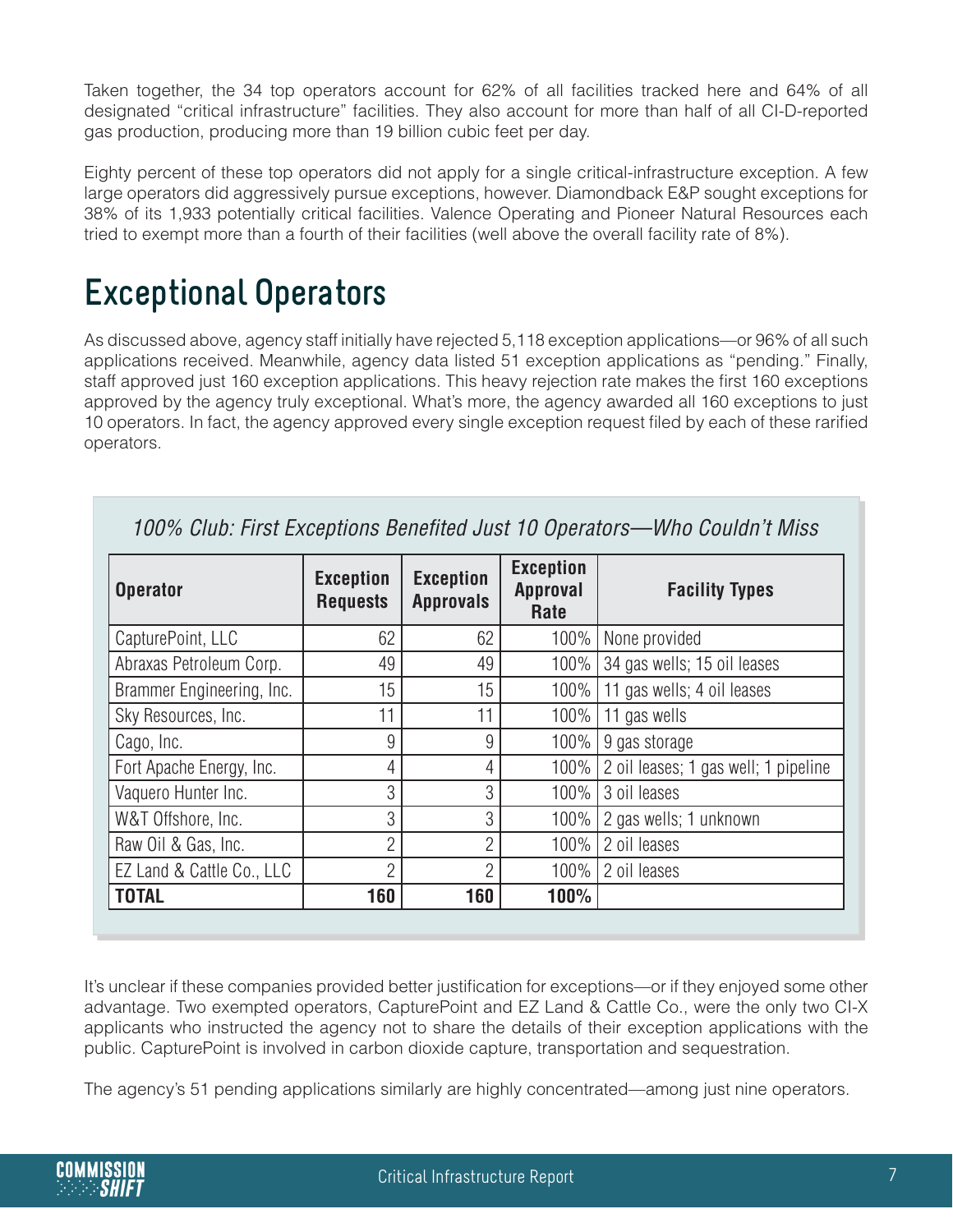| <b>Operator</b>                   | <b>Exception</b><br><b>Apps</b><br><b>Pending</b> | <b>Initial</b><br><b>Exception</b><br><b>Rejections</b> | <b>Pending</b><br>Rate |
|-----------------------------------|---------------------------------------------------|---------------------------------------------------------|------------------------|
| Southwest Royalties, Inc.         | 21                                                | 41                                                      | 34%                    |
| Fossil Petroleum, LLC             | 9                                                 | 40                                                      | 18%                    |
| Maverick Brothers Operating, Inc. | 5                                                 | 10                                                      | 33%                    |
| Pinnacle Operating Co., Inc.      | 5                                                 | 6                                                       | 45%                    |
| McGowan Working Partners, Inc.    | 3                                                 | 6                                                       | 33%                    |
| VX Operating, LLC                 | $\overline{2}$                                    | $\overline{2}$                                          | 50%                    |
| LP Operating, LLC                 | $\overline{2}$                                    | 1                                                       | 67%                    |
| Raptor Petroleum Develop, LLC     | $\overline{2}$                                    | 1                                                       | 67%                    |
| Snyder Drilling Corp.             | $\overline{2}$                                    | $\Omega$                                                | 100%                   |
| <b>TOTALS</b>                     | 51                                                | 107                                                     | 32%                    |

#### *Operators With 'Pending' Exception Applications*

A potential existing loophole is that facilities that are designated as critical but that are not listed on the Electricity Supply Chain Map will not have to comply with the forthcoming Railroad Commission weatherization standards.<sup>23</sup> Information contained in the Electricity Supply Chain database is considered confidential, and not subject to the Public Information Act.<sup>24</sup> Information exchanged in connection with official business of the mapping committee may be provided to individual members, agencies, or Texas legislative committees upon request.<sup>25</sup> This excludes the physical locations of critical facilities, maps created under this subchapter, or related proprietary information created or gathered during the mapping process.<sup>26</sup>

While individual state legislators cannot see the Electricity Supply Chain Map at will, members of the Texas Energy Reliability Council (TERC) can.<sup>27</sup> TERC is composed of members of private companies, and regulators, including the Railroad Commission of Texas.28 Energy Transfer, which made \$2.4 billion from extreme price spikes during Winter Storm Uri, obtained a TERC seat.<sup>29</sup> Railroad Commissioner Christi Craddick reported beneficial interests in Energy Transfer and Enterprise Products, and stock in CenterPoint Energy in 2020.<sup>30</sup> She did not recuse herself when her agency voted on its TERC appointees, who include representatives of those three companies.

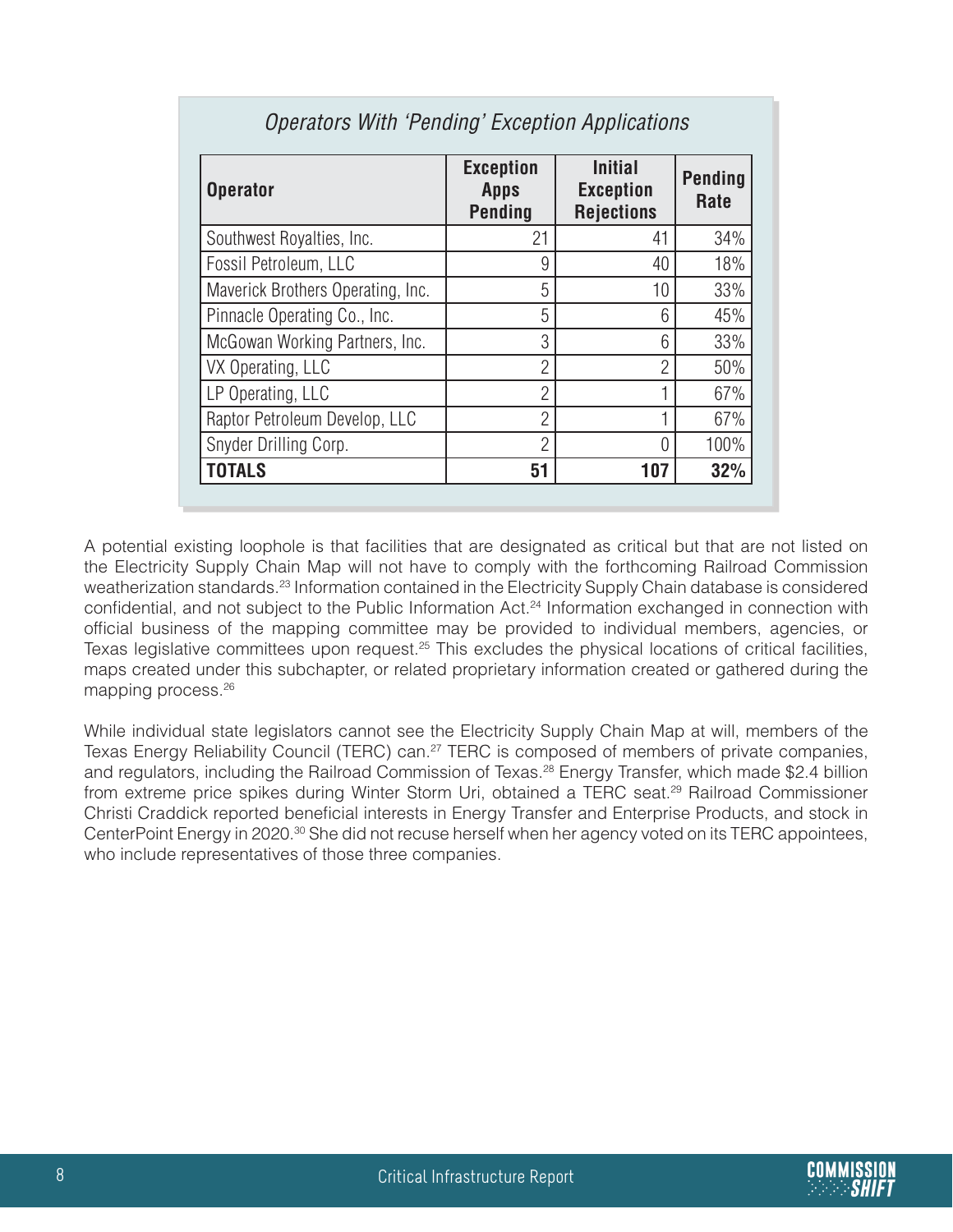### **Conclusion**

Preliminary agency data on some 67,991 potentially critical gas-related facilities suggest that 92% of those facilities have, indeed, been designated critical, with just 8% applying to be exempted from a critical designation. The agency initially rejected 96% of exception requests, granting just 160 exceptions which all benefitted just 10 operators. Operators with rejected exception applications can appeal.

The Railroad Commission says that its system does not allow it to track the total number of critically designated facilities separated from those in various stages of the exception-application pipeline. The agency said it was unable to provide clean data on critically-designated facilities that did not contain duplicate records. As such, the agency does not seem to know which facilities are currently designated critical, have been granted exceptions, or have exception applications pending. Similarly, the agency says that it does not have a list of which facilities asserted that their application data are confidential.<sup>31</sup> The agency's mishandling of this data collection is a major cause for concern, because it will impair the public's ability to discern whether the agency enforces its weatherization rules fairly. This is a valid concern given the complaints that the Railroad Commission has not enforced its rules governing venting and flaring, organization reports (Form P-5), and waste facilities.<sup>32</sup>

Still, critical-designated facilities produce an impressive 36.4 billion cubic feet of gas per day, at least three times more than is needed for Texas' average daily use. More than half of this gas comes from the 34 largest operators, who control more than 60% of all critical-tracked facilities. The Railroad Commission's forthcoming weatherization regulations for these facilities are likely to be a decisive factor in determining whether or not these critical-designated facilities can prevent another major grid failure.

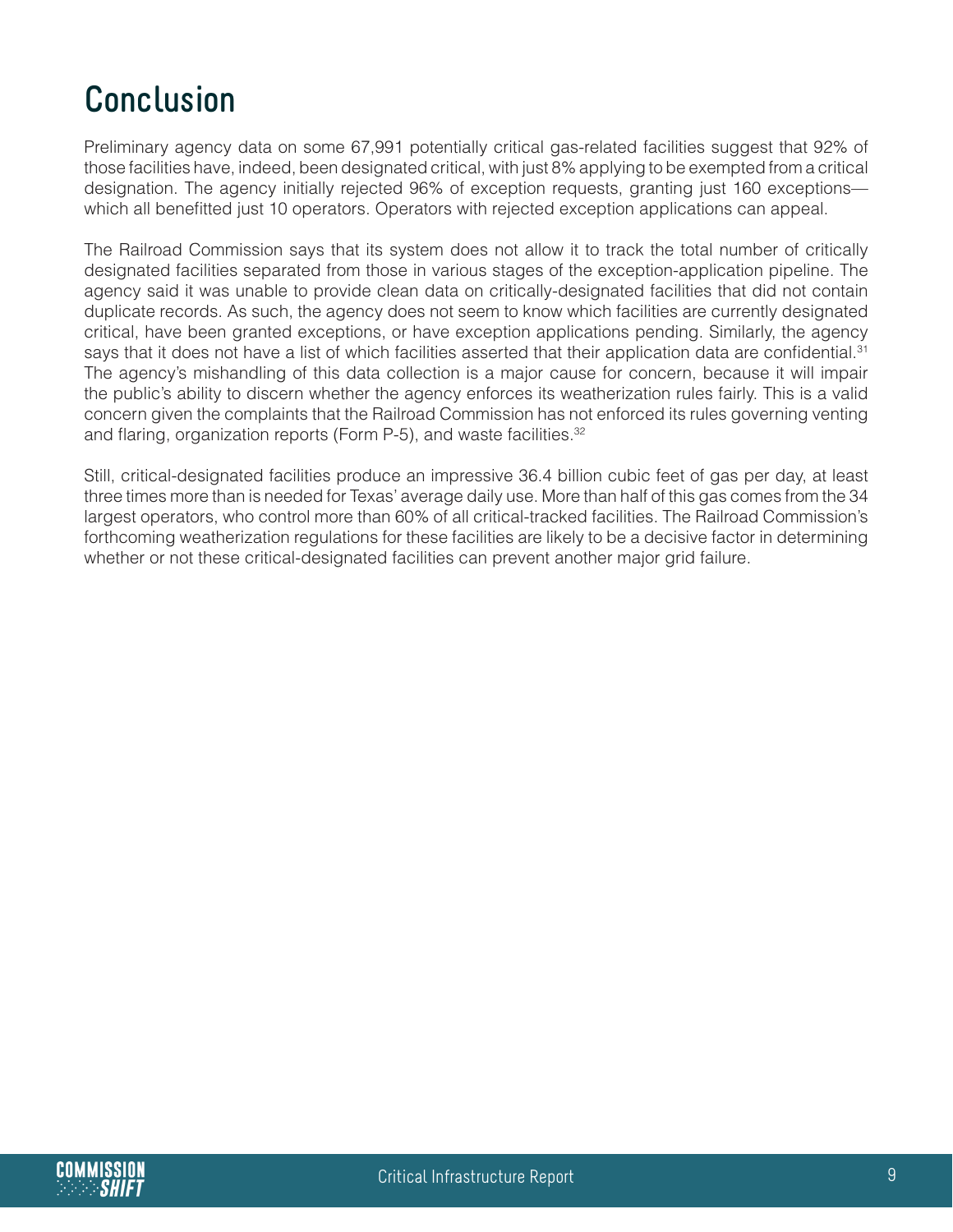# **References and Endnotes**

<sup>1</sup>Railroad Commission of Texas. (Dec. 17, 2021). 16 TAC §3.65. Retrieved from: https://www.sos.texas. gov/texreg/archive/December172021/Adopted%20Rules/16.ECONOMIC%20REGULATION.html#68 <sup>2</sup> In 2011, FERC recommended that the Railroad Commission require winterization for gas wells and other gas- supply facilities. Federal Energy Regulatory Commission, & North American Electric Reliability Corporation, 2011, "Outages and Curtailments During the Southwest Cold Weather Event of February 1-5, 2001." https://www.ferc.gov/sites/default/files/2020-05/ ReportontheSouthwestColdWeatherEventfromFebruary2011Report.pdf

<sup>3</sup> Railroad Commission of Texas. Sep. 10, 2021. Proposed New 16 TAC §3.65 and Proposed Amendments to §3.107 to Implement HB 3648 and SB3. Retrieved from: https://www.rrc.texas.gov/ media/huvofyl4/final-item-263-signed-091421.pdf p. 10 of 22, lines 14 – 26.

4 Tex. Utilities Code. Sec. 38.203(d).

<sup>5</sup>Tex. Utilities Code. Sec. 38.203(e); Tex. Govt. Code. Sec. 418.303.

<sup>6</sup> U.S. Energy Information Administration. (4/29/2022). Natural Gas Consumption by End Use. Retrieved from: https://www.eia.gov/dnav/ng/ng\_cons\_sum\_dcu\_STX\_m.htm

"Natural Gas Delivered to Consumers in Texas (Including Vehicle Fuel) (MMcf)" includes deliveries to residential, commercial, industrial, vehicle fuel, and electric power consumers. Daily use calculated by averaging monthly deliveries from January 2017 – December 2021, and dividing by 30. Note: April 2021 data was excluded, because some categories of deliveries were missing for that month.

<sup>7</sup> Federal Energy Regulatory Commission, & North American Electric Reliability Corporation. (2021). The February 2021 Cold Weather Outages in Texas and the South Central United States | FERC, NERC and Regional Entity Staff Report. https://www.ferc.gov/media/february-2021-cold-weather-outagestexas-and-south-central-united-states-ferc-nerc-and

<sup>8</sup>S.B. 3. 87th Legislative Session. (Tex. 2021). Section 4. https://capitol.texas.gov/tlodocs/87R/billtext/ html/SB00003F.htm

<sup>9</sup> Office of Public Utility Counsel, November 1, 2021, "Office of Public Utility Counsel's Initial Comments on the Texas Railroad Commission's Proposed New 16 Tac § 3.65 and Proposed Amendments To § 3.107," https://rrc.texas.gov/media/ddwgtb5g/3-65-3-107-comments-opuc.pdf

<sup>10</sup> CBS News, September 28, 2021, "'Your Rule-Making Proposal Sucks': Texas Lawmakers Scold Railroad Commission Head Over Potential Critical Infrastructure Loophole." https://www.cbsnews.com/ dfw/news/texas-lawmakers-scold-railroad-commission-head-potential-critical-infrastructure-loophole/ <sup>11</sup> Mitchell Ferman, Texas Tribune, September 29, 2021, "Texas Lawmakers Blast Regulator for Power Grid Winterization Loophole — But They Approved It Months Ago." https://www.kut.org/energyenvironment/2021-09-29/texas-lawmakers-blast-regulator-for-power-grid-winterization-loophole-butthey-approved-it-into-law-months-ago.

<sup>12</sup> Texas Railroad Commission, December 2021, "Rules Adopted for Critical Designation of Natural Gas Infrastructure." https://www.rrc.texas.gov/media/senbems5/2021\_nto\_critical-designation-rules-andforms-infrastructure-division.pdf

<sup>13</sup> Texas Railroad Commission, December 2021, "Critical Designation Exception Application." https:// www.rrc.texas.gov/media/mdtnvniu/form-ci-x.pdf

<sup>14</sup> Texas Railroad Commission, December 2021, "Acknowledgement of Critical Customer/Critical Gas Supplier Designation." https://www.rrc.texas.gov/media/iccifyph/form-ci-d.pdf

<sup>15</sup> 2022 filings are due January 15 and September 1. Starting in 2023 filings will be due March 1 and September 1 of each year. 16 TAC §3.65 (d) and (f)(2)(A).

<sup>16</sup> S.B. 3. 87th Legislative Session. (Tex. 2021). Section 38. https://capitol.texas.gov/tlodocs/87R/ billtext/html/SB00003F.htm

<sup>17</sup> Railroad Commission of Texas, & Public Utility Commission of Texas. (2022). Texas Adopts First-Ever Electricity Supply Chain Map. In Joint News Release. https://puc.texas.gov/agency/resources/pubs/ news/2022/042922-Joint-RRC-PUC-Map-press-release.pdf